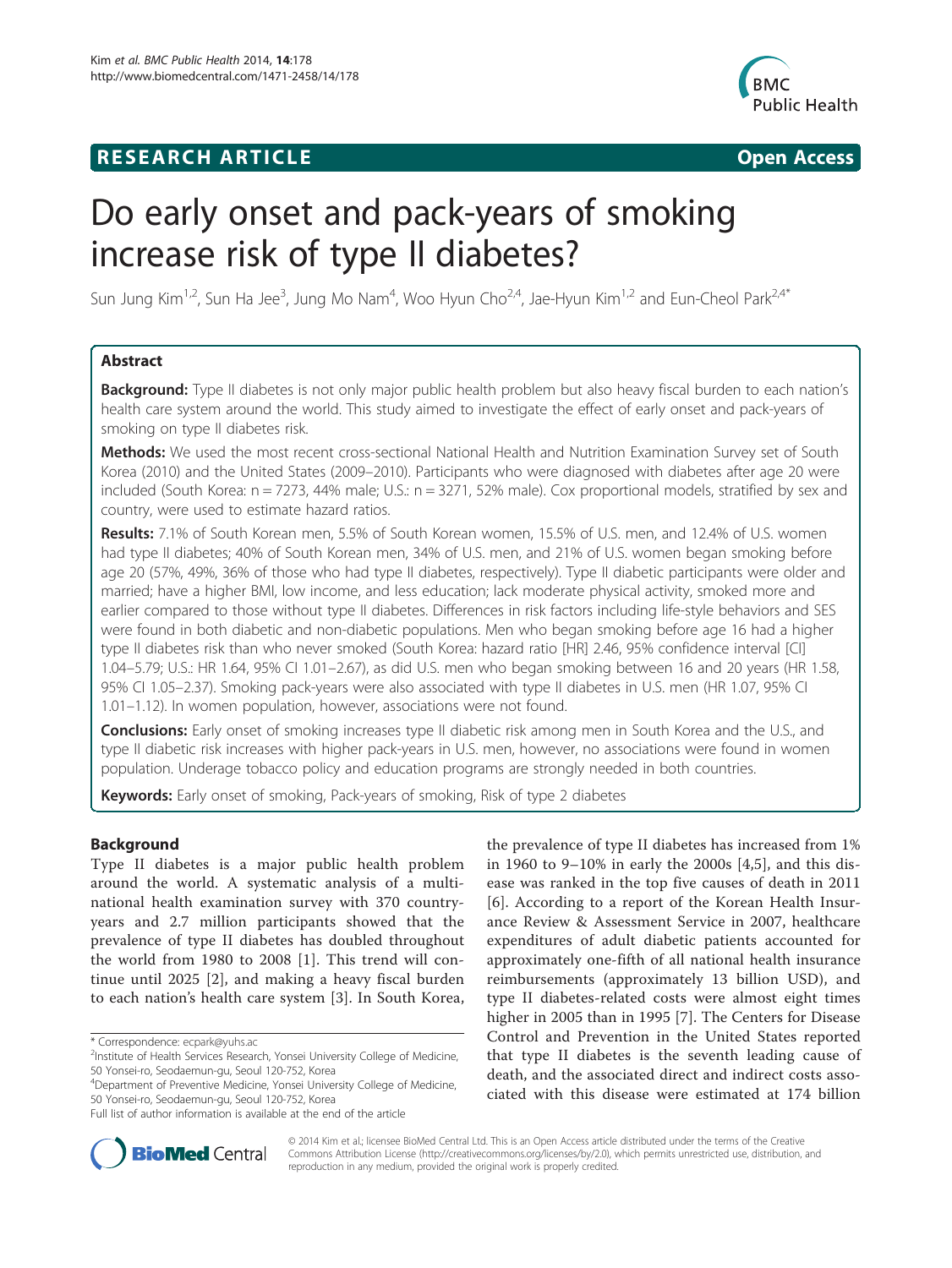dollars in 2007 (direct costs: 116 billion dollars; indirect costs: 58 billion dollars) [[8\]](#page-10-0).

Studies conducted in worldwide including U.S. reported that risk factors for type II diabetes include not only obesity [\[9](#page-10-0)-[12\]](#page-10-0), lack of physical activity [\[11,13,14](#page-10-0)], poor diet [[15,16\]](#page-10-0), life-style and aging [\[17,18](#page-10-0)], but also smoking is plausibly associated with incidence of type II diabetes as well [\[3,19](#page-10-0)-[25\]](#page-10-0). Smoking increases insulin resistance [[19,26\]](#page-10-0) suggesting that current, heavy smoking may greatly increase the risk for type II diabetes [\[20,27](#page-10-0)]. In a 2007 meta-analysis of 25 cohort studies, Willi et al. found that active smoking may increase the risk of type II diabetes [[28\]](#page-10-0). Large cohort studies also confirmed this association between smoking and the development of type II diabetes. Cohort studies carried out in South Korea reported that current smokers have a higher risk of type II diabetes and mortality than non-smokers confirming smoking amount as a risk factor [\[29\]](#page-10-0), and both current and former smokers have a greater risk of type II diabetes than non-smokers, with the risk increasing with the amount of smoking [[30\]](#page-10-0). Furthermore, the cohort studies also reported that factors including obesity, age, BMI, alcohol drinking, and exercise were also risk factors for diabetes as well [\[29,30](#page-10-0)]. Another cohort study, the Western New York Health Study, confirmed that smoking was significantly associated with the conversion from normoglycemia to impaired fasting glucose, after adjusting for other risk factors [[31\]](#page-10-0). Moreover, several other prospective studies [[3,19,21-25,32\]](#page-10-0) also demonstrated the association between smoking and type II diabetes, including the United States Physicians Study [[20\]](#page-10-0) and Nurses' Health Study [[33](#page-10-0)] in which both former and current smokers had a greater risk for type II diabetes than non-smokers. Regarding the relationship between incidence of type II diabetes and quantification of smoking, previous studies reported that risk increased with pack-years, amount of smoking, and age of onset smoking [\[20,27,34](#page-10-0)-[36\]](#page-10-0). Although multiple studies have reported this association, very few studies have addressed the effect of the combination of onset age of smoking and pack-years on incidence of type II diabetes. Many current, former smokers begin smoking during adolescence [[37](#page-10-0)] and those who begin smoking early are more likely to be current smokers [[38\]](#page-10-0). Therefore, it is of interest to investigate whether smoking onset age and pack-years are associated with incidence of type II diabetes. Furthermore, it is another interest to investigate differences in risk factors between the both countries.

## Methods

#### Study population

This study used secondary datasets obtained from the most recent National Health and Nutrition Examination Survey (NHANES), which is a cross-sectional and

nationally representative survey conducted by the Centers for Disease Control and Prevention of both South Korea and the U.S. Survey participants were non-institutionalized civilians in South Korea and the U.S. who were selected using a stratified, multistage, probability-sampling design based on age, sex, and geographical area. This study used sample weights to produce estimates for the entire populations of South Korea and the U.S. Ethics review boards of the institutions conducting the surveys in both countries approved the study, and participants from both countries provided consent. The most recent available completed datasets were the 2010 Korean NHANES (KNHANES) and the 2009–2010 United States NHANES (USN-HANES). Inclusion in this study was limited to participants who received a diagnosis of type II diabetes after age 20, which assumed that they had type 2 diabetes. Of the 4,115 men and 4,843 women from the 2010 KNHANES who were eligible for the study, 3,179 men and 4,094 women with complete data were included in the analysis. Of the 5,225 men and 5,312 women from the 2009–2010 USNHANES, 1,713 men and 1,365 women with complete data were included. Many of survey participants in the U.S. were excluded because of missing information, mainly socioeconomic status covariates. Since the dataset used in this study were publicly available and online accessible data, no ethics committee's approval is required to conduct the study.

#### **Outcomes**

This study identified type II diabetes cases as participants who answered "yes" to the question "Have you ever been told by a doctor that you have diabetes?", which was an item on both nations' NHANES. In addition, a physical examination (including collection of a blood specimen) was added to the KNHANES to determine the diabetes status of participants. Based on the results of blood tests, some participants who had not answered "yes" in the previous questionnaire were identified as having diabetes, and all participants who answered "yes" in the previous questionnaire were also identified as having diabetes. However, the additional number of diabetes cases was minimal for both men and women (<20 cases each). The other outcome variable was age at which diabetes was diagnosed, which both nations' NHANES assessed using the item, "Age when first told you had diabetes". For diabetes cases that were added because of blood analysis results, this study used the participants' current age as the age at diagnosis. This study excluded participants who received a diagnosis before age 20 in an attempt to include only those with type II diabetes.

#### Main predictors and covariates

Smoking onset age, smoking pack-years is main predictor of this study. We included age, BMI, family income, education level, marital status, alcohol consumption, physical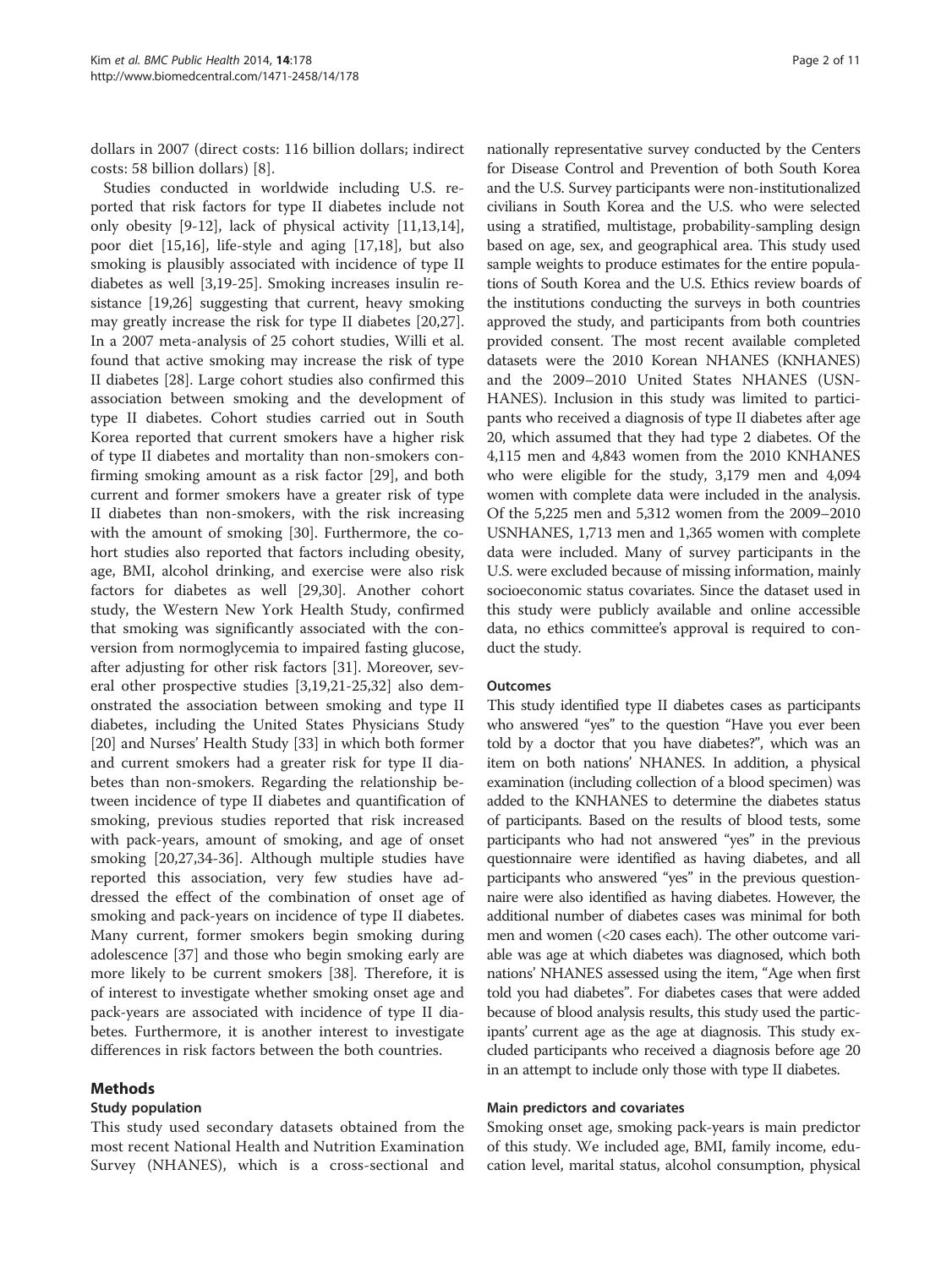activity, daily energy intake, and race (U.S. only) as covariates. All main predictors and covariates were obtained from participants' self-reported answers. Main predictors and covariates included in this study were risk factors for type II diabetes based on the previous researches. Participants were stratified according to smoking onset age into the following four groups based on their answers to the questionnaire item "age started smoking cigarettes regularly":  $<16$  years,  $16-20$  years,  $21-25$  years, or  $>26$  years. The relationship between smoking pack-years and type II diabetes was examined among current smokers, exsmokers, and never-smokers. Because nations have slightly different questions regarding smoking amount and history, this study used the most appropriate items in KNHANES and USNHANES to estimate smoking pack-years.

For South Korean participants, smoking pack-year was calculated as follows.

- Current smokers with diabetes: (average number of cigarettes/day  $\div$  20)  $\times$ (age at diabetes diagnosis − age started smoking regularly)
- Ex-smokers with diabetes: (number of cigarettes/ day when smoking  $\div$  20)  $\times$  year of smoking
- Current smokers without diabetes: (average number of cigarettes/day  $\div$  20)  $\times$ (current age − age started smoking regularly)
- Ex-smokers without diabetes: (number of cigarettes/ day when smoking  $\div$  20)  $\times$  years of smoking

For U.S participants, smoking pack years were calculated as follows:

- Current smokers with diabetes: (average number of cigarettes/day  $\div$  20)  $\times$ (age at diabetes diagnosis − age started smoking regularly)
- Ex-smokers with diabetes: (number of cigarettes/day at the time of quitting  $\div$  20)  $\times$  (age last smoked cigarettes regularly − age started smoking regularly)
- Current smokers without diabetes: (average number of cigarettes/day  $\div$  20)  $\times$  (age last smoked cigarettes regularly − age started smoking regularly)
- Ex-smokers without diabetes: (number of cigarettes/ day at the time of quitting  $\div$  20)  $\times$  (age last smoked cigarettes regularly − age started smoking regularly)

Age, BMI, and daily energy intake were included as continuous variables in the statistical model. Based on census information, U.S. family income was stratified into quartiles (<25%, 25%–50%, 51%–75%, >75%). South Korean data were used as is (original data was collected as quartiles in South Korea). Education level was categorized

into four groups: less than elementary school, less than middle school, high school diploma, at least some college. Marital status was defined as married or other (e.g., widowed, divorced). Alcohol consumption was categorized into three groups: not at all, less than once a month, or more than twice a month during the previous 12 months. Level of physical activity was based on participants' selfreport of moderate intensity activity (yes or no) during the previous 30 days. Because South Korea is not diverse in terms of ethnicity, the KHANES does not ask such information. Race (non-Hispanic white, Mexican American, other Hispanic, non-Hispanic black, or other including multiracial) was included only in the analysis of USNHANES.

# Statistical analysis

For all calculations and analysis, SAS 9.3 (SAS institute, Cary, NC) was used, and separate analyses were conducted by sex. Descriptive statistics were generated; means and standard deviations were calculated for continuous variables, and frequencies and relative percentages were calculated for categorical variables. Chi square statistics were performed to identify group differences by nations among same diabetic status (1. Diabetic Korean Men Vs. Diabetic U.S. Men 2. Non-Diabetic Korean Men Vs. Non-Diabetic U.S. Men 3. Diabetic Korean Women Vs. Diabetic U.S. Women 4. Non-Diabetic Korean Women Vs. Non-Diabetic U.S. Women).

We then examined the crude association between smoking onset age and type II diabetes by using Kaplan–Meier curves. To investigate the associations of smoking onset age, pack-years of smoking and other type II diabetes risk factors with the incidence of type II diabetes, Cox proportional hazard models were used to calculate hazard ratios and the corresponding 95% confidence intervals. In this study, a P-value less than 0.05 (two-tailed) was considered statistically significant. Because this study was based on data from NHANES, which uses a complex, stratified, multistage probability cluster sampling structure, SAS survey procedures were used in the Cox proportional hazard models. The study also used the NOMCAR option to perform a domain analysis for observations with and without missing values. Additionally, corresponding weight, cluster, and strata statements were used to determine reliable and nationally representative estimates. The underlying time variable for the Cox proportional hazard models was age at type II diabetes diagnosis. In addition to smokingrelated variables, other covariates that are commonly accepted risk factors for type II diabetes were chosen.

# Results

Based on the 2010 KNHANES and 2009–2010 USN-HANES datasets, we determined that 225 of 3,179 South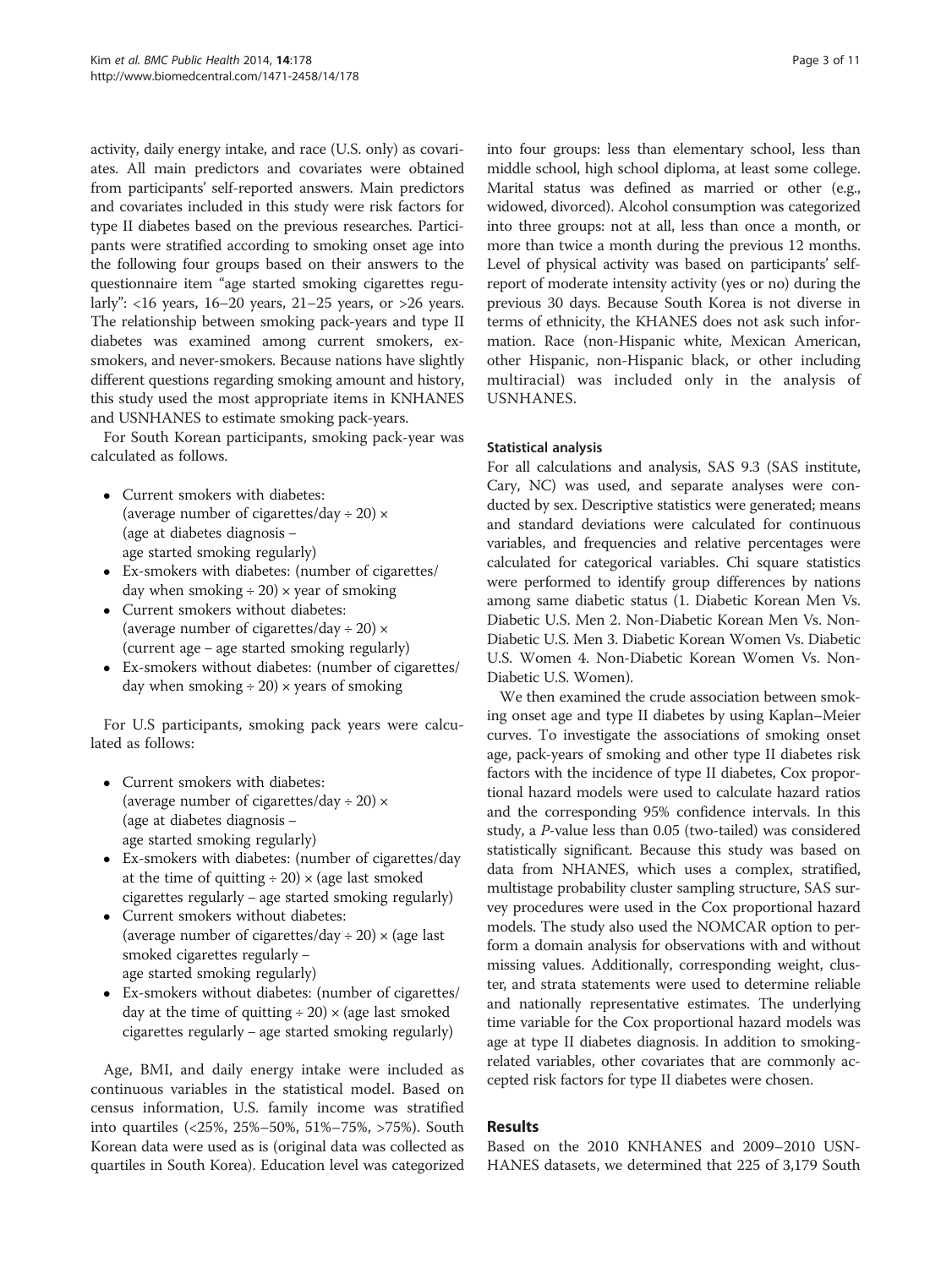Korean men (7.1%), 223 of 4,094 South Korean women (5.5%), 265 of 1,713 U.S. men (15.5%), and 193 of 1,558 U.S. women (12.4%) had type II diabetes. Tables [1](#page-4-0) and [2](#page-5-0) show participant characteristics according to type II diabetes status of both countries by each sex (Table [1](#page-4-0): Diabetic Korean Men Vs. Diabetic U.S. Men and Non-Diabetic Korean Men Vs. Non-Diabetic U.S. Men, Table [2](#page-5-0): Diabetic Korean Women Vs. Diabetic U.S. Women and Non-Diabetic Korean Women Vs. Non-Diabetic U.S. Women). In all study groups (except South Korean women), diabetic participants were more likely than non-diabetic participants to have started smoking before age 20. Specifically, 40% of South Korean men (57% of those with type II diabetes), 34% of U.S. men (49% of those with type II diabetes), and 21% of U.S. women (36% of those with type II diabetes) started smoking before age 20. South Korean women reported very low frequencies of smoking; only 4% of the participants (and 1% of diabetic participants) started smoking before age 20. Chi-square statistics show that all other variables were significantly different between diabetic men population of both nations except age, moderate intensity activity, and daily energy intake. Among without diabetic men population of both nations, all variables were significantly different (Table [1\)](#page-4-0). Female population also showed similar trend that age, family income, and daily energy intake were not significantly different between diabetic populations of both nations, but all other variables were significantly different among without diabetic population (Table [2](#page-5-0)). Korean men started smoking early and more likely to be a heavy smoker. Korean also had more alcohol consumption, exercise less in both men and women than U.S. population regardless of their diabetic status. However, overall energy intake (without type II diabetes) and BMI (both with and without type II diabetes) were fairly higher in U.S population (Tables [1](#page-4-0) and [2\)](#page-5-0).

Figure [1](#page-6-0) shows the survival probability for each smoking onset age group (<16 years, 16–20 years, 21–25 years, ≥26 years) and its unadjusted association with type II diabetes. The overall trend demonstrates that smoking increases the risk for type II diabetes relative to nonsmokers. The pattern for South Korean women is unusual because of the low case numbers in each smoking onset age group.

Smoking pack-years and BMI were also higher among diabetic participants. Mean age was somewhat higher for diabetic participants, especially among South Korean participants. Type II diabetes appeared to be more prevalent among those who had low income and less education, were married, and did not participate in moderate physical activity; however, results of the relationship between alcohol consumption and type II diabetes were mixed. Daily energy intake was considerably lower in diabetic participants; because most of them had already received a diagnosis of type II diabetes from a physician, diet may be a major concern. Racial disparities were identified in the U.S. population; Mexican Americans, other Hispanics, and non-Hispanic blacks had a higher prevalence of type II diabetes than non-Hispanic whites.

As shown in Table [3,](#page-7-0) this study assessed the association between smoking onset age and incidence of type II diabetes using Cox proportional hazard models after adjusting for all covariates. This study found that early onset of smoking increased the risk of type II diabetes, especially among men (in both South Korea and the U.S). Among South Korean men, starting smoking before age 16 increased the risk of type II diabetes compared with the reference group who had never smoked (HR 2.46, 95% CI 1.04–5.79). Among U.S. men, starting smoking before age 16 increased the risk of type II diabetes compared with the reference group (HR 1.64, 95% CI 1.01–2.67), as did starting smoking between 16 and 20 years of age (HR 1.58, 95% CI 1.05–2.37). Among U.S. women, this study did not find any statistically significant results; however, the risk of type II diabetes appeared to increase with earlier onset of smoking. This study does not find a significant association between adult onset of smoking (age  $\geq 21$  years) and incidence of type II diabetes among men or women of either country. This study found that smoking pack-year was significantly associated with incidence of type II diabetes among U.S. men (HR 1.07, 95% CI 1.01–1.12) but not in the other groups.

This study also found that incidence of type II diabetes was significantly associated with age and BMI (in all groups) but not family income, education level, marital status, moderate physical activity, alcohol consumption, or daily energy intake. However, racial disparities among U.S. participants were observed. Hispanic participants (excluding Mexican Americans) had an increased risk of type II diabetes compared with the reference group (non-Hispanic whites) for both men and women (men: HR 2.35, 95% CI 1.17–4.70; women: HR 2.08, 95% CI 1.18–3.67). A similar trend was observed among non-Hispanic blacks (men: HR 2.03, 95% CI 1.20–3.44; women: HR 1.87, 95% CI 1.12–3.12). Among U.S. women, the category "other races" (including multiracial participants) showed a higher risk of type II diabetes (HR 3.45, 95% CI 1.45–8.22) compared with non-Hispanic whites. Finally Mexican American men had a higher risk of type II diabetes than non-Hispanic white men (HR 1.70, 95% CI 1.01–2.87).

Because many observations on SES and life-style variables were lacking, we additionally conducted a robustness check on the analysis of U.S. participants. Variables that were included in this analysis was smoking onset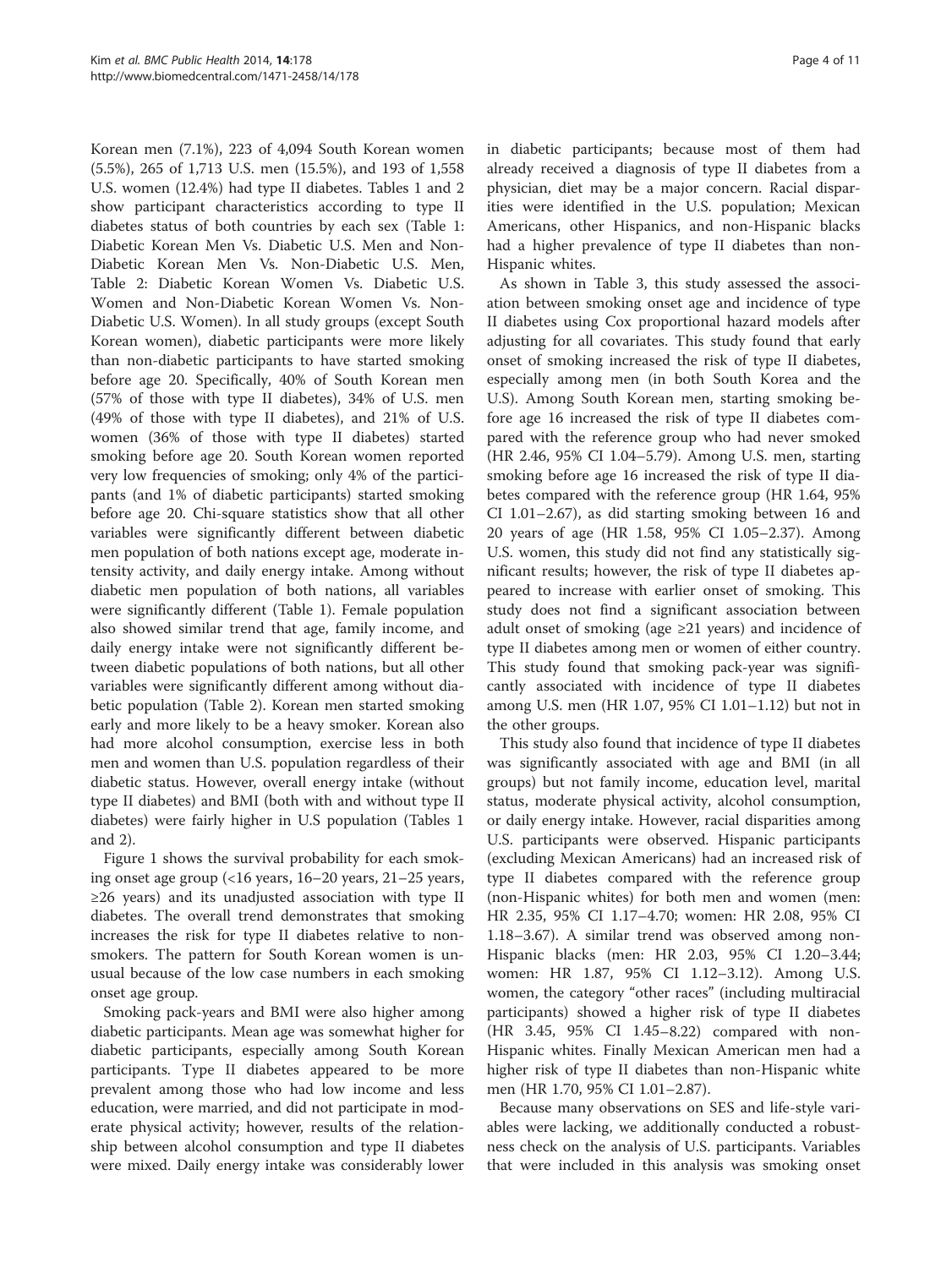|                                               | South Korean men<br>(n = 3,179, Est.<br>population = 23,681,690) |                       | P-value of<br>Chi-square | U.S. men<br>$(n = 1, 713, Est.$<br>population = 84,085,965) |                         | P-value of<br>Chi-square | P-value of<br>Chi-square<br>Korea Vs. U.S. |                              |
|-----------------------------------------------|------------------------------------------------------------------|-----------------------|--------------------------|-------------------------------------------------------------|-------------------------|--------------------------|--------------------------------------------|------------------------------|
|                                               |                                                                  |                       |                          |                                                             |                         |                          |                                            |                              |
|                                               | With<br>diabetes                                                 | Without<br>diabetes   |                          | With<br>diabetes                                            | Without<br>diabetes     |                          | With                                       | Without<br>diabetes diabetes |
| <b>Variables</b>                              | (n = 225,<br>7.1%)                                               | (n = 2,954,<br>92.9%) |                          | (n = 265,<br>15.5%)                                         | $(n = 1,448,$<br>84.5%) |                          |                                            |                              |
| Smoking Onset Age (%)**                       |                                                                  |                       |                          |                                                             |                         |                          |                                            |                              |
| <b>Never Smoked</b>                           | 28 (12.4)                                                        | 1,372 (46.5)          | < .0001                  | 107 (40.4)                                                  | 918 (63.4)              | < .0001                  | < .0001                                    | < .0001                      |
| ≥26 years                                     | 21(9.3)                                                          | 106(3.6)              |                          | 9(3.4)                                                      | 21(1.5)                 |                          |                                            |                              |
| 21-25 years                                   | 49 (21.8)                                                        | 347 (11.8)            |                          | 19 (7.2)                                                    | 59 (4.1)                |                          |                                            |                              |
| $16-20$ years                                 | 107 (47.6)                                                       | 1,021 (34.6)          |                          | 79 (29.8)                                                   | 302 (20.9)              |                          |                                            |                              |
| <16 years                                     | 20 (8.9)                                                         | 108(3.7)              |                          | 51 (19.3)                                                   | 148 (10.2)              |                          |                                            |                              |
| Smoking Pack-years [10 PY]*                   | $2.5 \pm 2.2$                                                    | $1.1 \pm 1.7$         | < .0001                  | $1.8 \pm 2.8$                                               | $0.8 \pm 2.0$           | < .0001                  | 0.002                                      | < .0001                      |
| Age (Years)*                                  | $63.0 \pm 11.0$                                                  | $36.2 \pm 23.7$       | < .0001                  | $62.5 \pm 11.6$                                             | $50.2 \pm 17.9$         | < .0001                  | 0.654                                      | < .0001                      |
| BMI (kg/m <sup>2</sup> )*                     | $24.2 \pm 3.2$                                                   | $22.1 \pm 4.1$        | < .0001                  | $31.8 \pm 6.7$                                              | $29.1 \pm 5.6$          | < 0001                   | < .0001                                    | < .0001                      |
| Family Income Percentile (%)**                |                                                                  |                       |                          |                                                             |                         |                          |                                            |                              |
| $<$ 25%                                       | 85 (37.8)                                                        | 465 (15.7)            | < .0001                  | 76 (28.7)                                                   | 286 (19.8)              | 0.009                    | 0.029                                      | < .0001                      |
| 25%–50%                                       | 47 (20.9)                                                        | 801 (27.1)            |                          | 82 (30.9)                                                   | 392 (27.1)              |                          |                                            |                              |
| 51%-75%                                       | 44 (19.6)                                                        | 872 (29.5)            |                          | 59 (22.3)                                                   | 312 (21.6)              |                          |                                            |                              |
| >75%                                          | 49 (21.8)                                                        | 816 (27.6)            |                          | 48 (18.1)                                                   | 458 (31.6)              |                          |                                            |                              |
| Education (%)**                               |                                                                  |                       |                          |                                                             |                         |                          |                                            |                              |
| Less than Elementary School                   | 67 (29.8)                                                        | 1,223 (41.4)          | < .0001                  | 47 (17.7)                                                   | 151 (10.4)              | < .0001                  | < .0001                                    | < .0001                      |
| Less than Middle School                       | 49 (21.8)                                                        | 344 (11.7)            |                          | 43 (16.2)                                                   | 181 (12.5)              |                          |                                            |                              |
| High School Diploma                           | 68 (30.2)                                                        | 696 (23.6)            |                          | 61(23.0)                                                    | 311 (21.5)              |                          |                                            |                              |
| At least some College                         | 41 (18.2)                                                        | 691 (23.4)            |                          | 114 (43.0)                                                  | 805 (55.6)              |                          |                                            |                              |
| Marital Status (%)**                          |                                                                  |                       |                          |                                                             |                         |                          |                                            |                              |
| Married                                       | 201 (89.3)                                                       | 1,585 (53.7)          | < .0001                  | 178 (67.2)                                                  | 927 (64.0)              | < .0001                  | < .0001                                    | < .0001                      |
| Other                                         | 24 (10.7)                                                        | 1,369 (46.3)          |                          | 87 (32.8)                                                   | 521 (36.0)              |                          |                                            |                              |
| Alcohol Consumption (%)**                     |                                                                  |                       |                          |                                                             |                         |                          |                                            |                              |
| <b>Not At All</b>                             | 66 (29.3)                                                        | 1,216 (41.2)          | 0.002                    | 88 (33.2)                                                   | 265 (18.3)              | < .0001                  | < .0001                                    | < .0001                      |
| Less than Once a Month                        | 43 (19.1)                                                        | 423 (14.3)            |                          | 171 (64.5)                                                  | 1,123 (77.6)            |                          |                                            |                              |
| More than Twice a Month                       | 116(51.6)                                                        | 1,315 (44.5)          |                          | 6(2.3)                                                      | 60 (4.1)                |                          |                                            |                              |
| Moderate Intensity Activity (%)               |                                                                  |                       |                          |                                                             |                         |                          |                                            |                              |
| Yes                                           | 70 (31.1)                                                        | 1015 (34.4)           | 0.322                    | 88 (33.2)                                                   | 614 (42.4)              | < .0001                  | 0.621                                      | < .0001                      |
| No                                            | 155 (68.9)                                                       | 1939 (65.6)           |                          | 177 (66.8)                                                  | 834 (57.6)              |                          |                                            |                              |
| Daily Energy Intake (Kcal)*                   | $2,087.6 \pm 817$                                                | $2,268.6 \pm 967$     | 0.006                    | $2,046.7 \pm 1009$                                          | $2,428.5 \pm 991$       | 0.001                    | 0.627                                      | < .0001                      |
| Race (%)**                                    |                                                                  |                       |                          |                                                             |                         |                          |                                            |                              |
| <b>Non-Hispanic Whites</b>                    |                                                                  |                       |                          | 108 (40.8)                                                  | 769 (53.1)              | 0.067                    |                                            |                              |
| <b>Mexican Americans</b>                      |                                                                  |                       |                          | 57 (21.5)                                                   | 272 (18.8)              |                          |                                            |                              |
| <b>Other Hispanics</b>                        |                                                                  |                       |                          | 31 (11.7)                                                   | 120(8.3)                |                          |                                            |                              |
| <b>Non-Hispanic Blacks</b>                    |                                                                  |                       |                          | 59 (22.3)                                                   | 221 (15.3)              |                          |                                            |                              |
| <b>Other Races (Including</b><br>Multiracial) |                                                                  |                       |                          | 10(3.8)                                                     | 66 (4.6)                |                          |                                            |                              |

## <span id="page-4-0"></span>Table 1 Characteristics of Men participants stratified by diabetes (diagnosed after age 20) using the South Korea NHANES 2010 and the United States NHANES 2009–2010

\*\*Mean ± SD.

\*\*Frequency (%).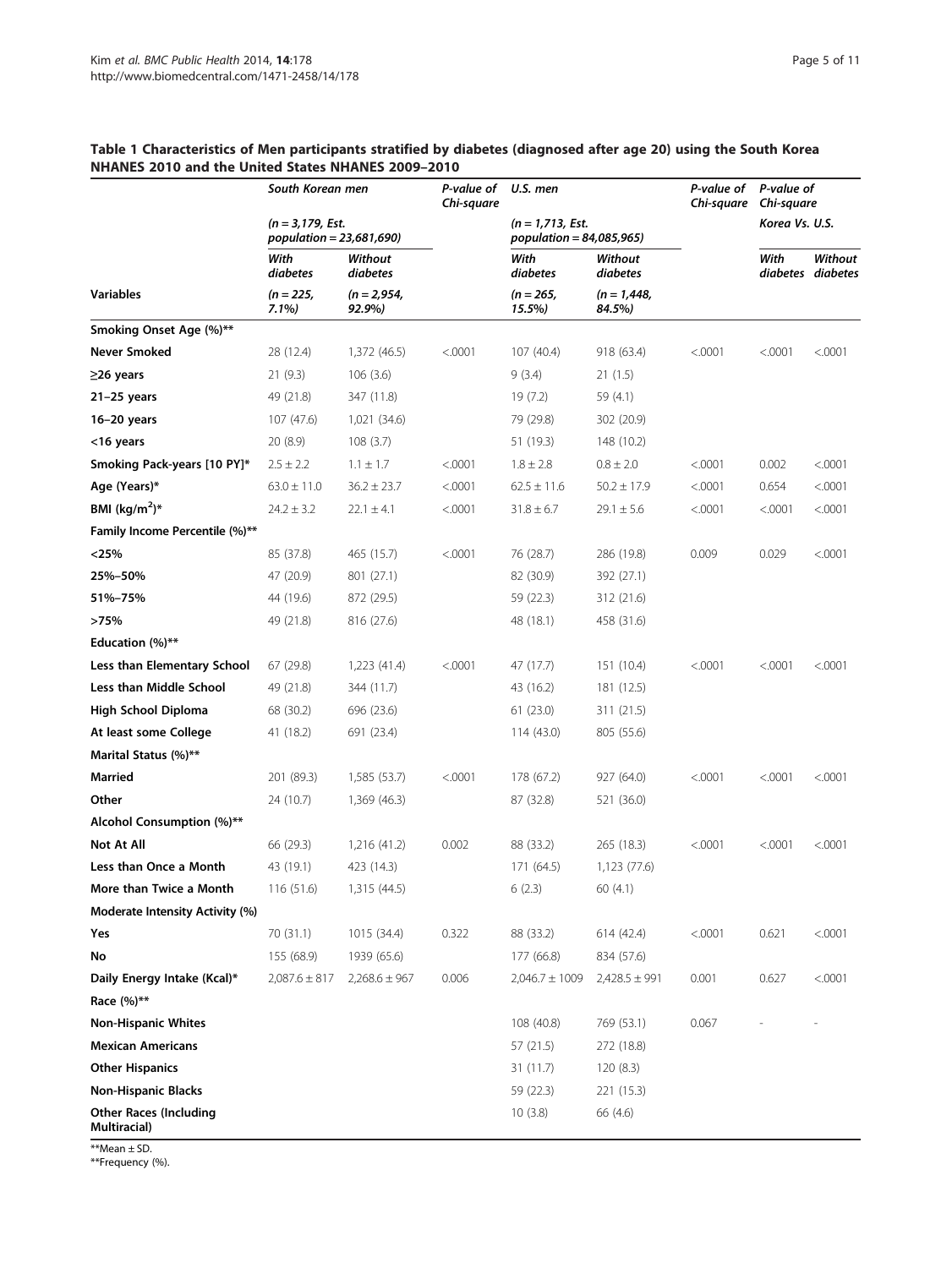|                                               | South Korean women |                                                     | P-value of<br>Chi-square | U.S. women<br>$(n = 1, 558, \text{ Est.})$<br>population = 78,989,240) |                          | P-value of<br>Chi-square | P-value of<br>Chi-square<br>Korea Vs. U.S. |                              |
|-----------------------------------------------|--------------------|-----------------------------------------------------|--------------------------|------------------------------------------------------------------------|--------------------------|--------------------------|--------------------------------------------|------------------------------|
|                                               |                    | (n = 4,094, Est.<br><i>population = 23,193,263)</i> |                          |                                                                        |                          |                          |                                            |                              |
|                                               | With<br>diabetes   | Without<br>diabetes                                 |                          | With<br>diabetes                                                       | Without<br>diabetes      |                          | With                                       | Without<br>diabetes diabetes |
| <b>Variables</b>                              | (n = 223,<br>5.4%) | $(n = 3,871,$<br>94.6%)                             |                          | (n = 193,<br>12.4%)                                                    | $(n = 1, 365,$<br>87.6%) |                          |                                            |                              |
| Smoking Onset Age (%)**                       |                    |                                                     |                          |                                                                        |                          |                          |                                            |                              |
| <b>Never Smoked</b>                           | 206 (92.4)         | 3,558 (91.9)                                        | 0.002                    | 99 (51.3)                                                              | 1,038 (76.0)             | < .0001                  | < .0001                                    | < .0001                      |
| ≥26 years                                     | 14(6.3)            | 101(2.6)                                            |                          | 10(5.2)                                                                | 24 (1.8)                 |                          |                                            |                              |
| $21-25$ years                                 | 1(0.5)             | 66 (1.7)                                            |                          | 14 (7.3)                                                               | 48 (3.5)                 |                          |                                            |                              |
| $16-20$ years                                 | 1(0.5)             | 127(3.3)                                            |                          | 47 (24.4)                                                              | 189 (13.9)               |                          |                                            |                              |
| <16 years                                     | 1(0.5)             | 19(0.5)                                             |                          | 23 (11.9)                                                              | 66 (4.8)                 |                          |                                            |                              |
| Smoking Pack-years [10 PY]*                   | $0.06 \pm 0.45$    | $0.04 \pm 0.3$                                      | 0.296                    | $1.2 \pm 2.7$                                                          | $0.4 \pm 1.2$            | < .0001                  | < .0001                                    | < .0001                      |
| Age (Years)*                                  | $63.5 \pm 12.3$    | $38.9 \pm 22.2$                                     | < .0001                  | $61.8 \pm 12.1$                                                        | $48.6 \pm 17.8$          | < .0001                  | 0.46                                       | < .0001                      |
| BMI (kg/m <sup>2</sup> )*                     | $25.0 \pm 3.7$     | $22.0 \pm 4.1$                                      | < .0001                  | $33.8 \pm 7.7$                                                         | $29.0 \pm 7.2$           | < 0001                   | < .0001                                    | < .0001                      |
| Family Income Percentile (%)**                |                    |                                                     |                          |                                                                        |                          |                          |                                            |                              |
| $<$ 25%                                       | 88 (39.5)          | 679 (17.5)                                          | < .0001                  | 79 (40.9)                                                              | 337 (24.7)               | < .0001                  | 0.576                                      | < .0001                      |
| 25%–50%                                       | 62 (27.8)          | 989 (25.6)                                          |                          | 56 (29.0)                                                              | 341 (25.0)               |                          |                                            |                              |
| 51%-75%                                       | 41 (18.4)          | 1,134 (29.3)                                        |                          | 28 (14.5)                                                              | 267 (19.6)               |                          |                                            |                              |
| >75%                                          | 32 (14.4)          | 1,069 (27.6)                                        |                          | 30 (15.5)                                                              | 420 (30.8)               |                          |                                            |                              |
| Education (%)**                               |                    |                                                     |                          |                                                                        |                          |                          |                                            |                              |
| Less than Elementary School                   | 155 (69.5)         | 1,687 (43.6)                                        | < .0001                  | 27 (14.0)                                                              | 86 (6.3)                 | < .0001                  | < .0001                                    | < .0001                      |
| Less than Middle School                       | 21 (9.4)           | 385 (10.0)                                          |                          | 47 (24.4)                                                              | 155 (11.4)               |                          |                                            |                              |
| High School Diploma                           | 38 (17.0)          | 947 (24.5)                                          |                          | 38 (19.7)                                                              | 275 (20.2)               |                          |                                            |                              |
| At least some College                         | 9(4.0)             | 852 (22.0)                                          |                          | 81 (42.0)                                                              | 849 (62.2)               |                          |                                            |                              |
| Marital Status (%)**                          |                    |                                                     |                          |                                                                        |                          |                          |                                            |                              |
| Married                                       | 138 (61.9)         | 2,142 (55.3)                                        | < .0001                  | 90 (46.6)                                                              | 709 (51.9)               | < .0001                  | < .0001                                    | < .0001                      |
| Other                                         | 85 (38.1)          | 1,729 (44.7)                                        |                          | 103 (53.4)                                                             | 656 (48.1)               |                          |                                            |                              |
| Alcohol Consumption (%)**                     |                    |                                                     |                          |                                                                        |                          |                          |                                            |                              |
| Not At All                                    | 128 (57.4)         | 1,929(49.8)                                         | 0.081                    | 92 (47.7)                                                              | 272 (19.9)               | < .0001                  | < .0001                                    | < .0001                      |
| Less than Once a Month                        | 59 (26.5)          | 1,159(29.9)                                         |                          | 96 (49.7)                                                              | 1,062 (77.8)             |                          |                                            |                              |
| More than Twice a Month                       | 36 (16.1)          | 783(20.2)                                           |                          | 5(2.6)                                                                 | 31(2.3)                  |                          |                                            |                              |
| Moderate Intensity Activity (%)               |                    |                                                     |                          |                                                                        |                          |                          |                                            |                              |
| Yes                                           | 67 (30.0)          | 1,170 (30.2)                                        | 0.955                    | 47 (24.4)                                                              | 421 (30.8)               | < .0001                  | 0.011                                      | < .0001                      |
| No                                            | 156 (70.0)         | 2,701 (69.8)                                        |                          | 146 (75.7)                                                             | 944 (69.2)               |                          |                                            |                              |
| Daily Energy Intake (Kcal)*                   | $1,603.1 \pm 636$  | $1,702.9 \pm 658$                                   | 0.027                    | $1,616.0 \pm 634$                                                      | $1,795.0 \pm 693$        | < 0001                   | 0.56                                       | < .0001                      |
| Race (%)**                                    |                    |                                                     |                          |                                                                        |                          |                          |                                            |                              |
| <b>Non-Hispanic Whites</b>                    |                    |                                                     |                          | 76 (39.4)                                                              | 739 (54.1)               | 0.001                    |                                            |                              |
| <b>Mexican Americans</b>                      |                    |                                                     |                          | 36 (18.7)                                                              | 218 (16.0)               |                          |                                            |                              |
| <b>Other Hispanics</b>                        |                    |                                                     |                          | 20 (10.4)                                                              | 147 (10.8)               |                          |                                            |                              |
| <b>Non-Hispanic Blacks</b>                    |                    |                                                     |                          | 52 (26.9)                                                              | 205 (15.0)               |                          |                                            |                              |
| <b>Other Races (Including</b><br>Multiracial) |                    |                                                     |                          | 9 (4.7)                                                                | 56 (4.1)                 |                          |                                            |                              |

#### <span id="page-5-0"></span>Table 2 Characteristics of Women participants stratified by diabetes (diagnosed after age 20) using the South Korea NHANES 2010 and the United States NHANES 2009–2010

\*\*Mean ± SD.

\*\*Frequency (%).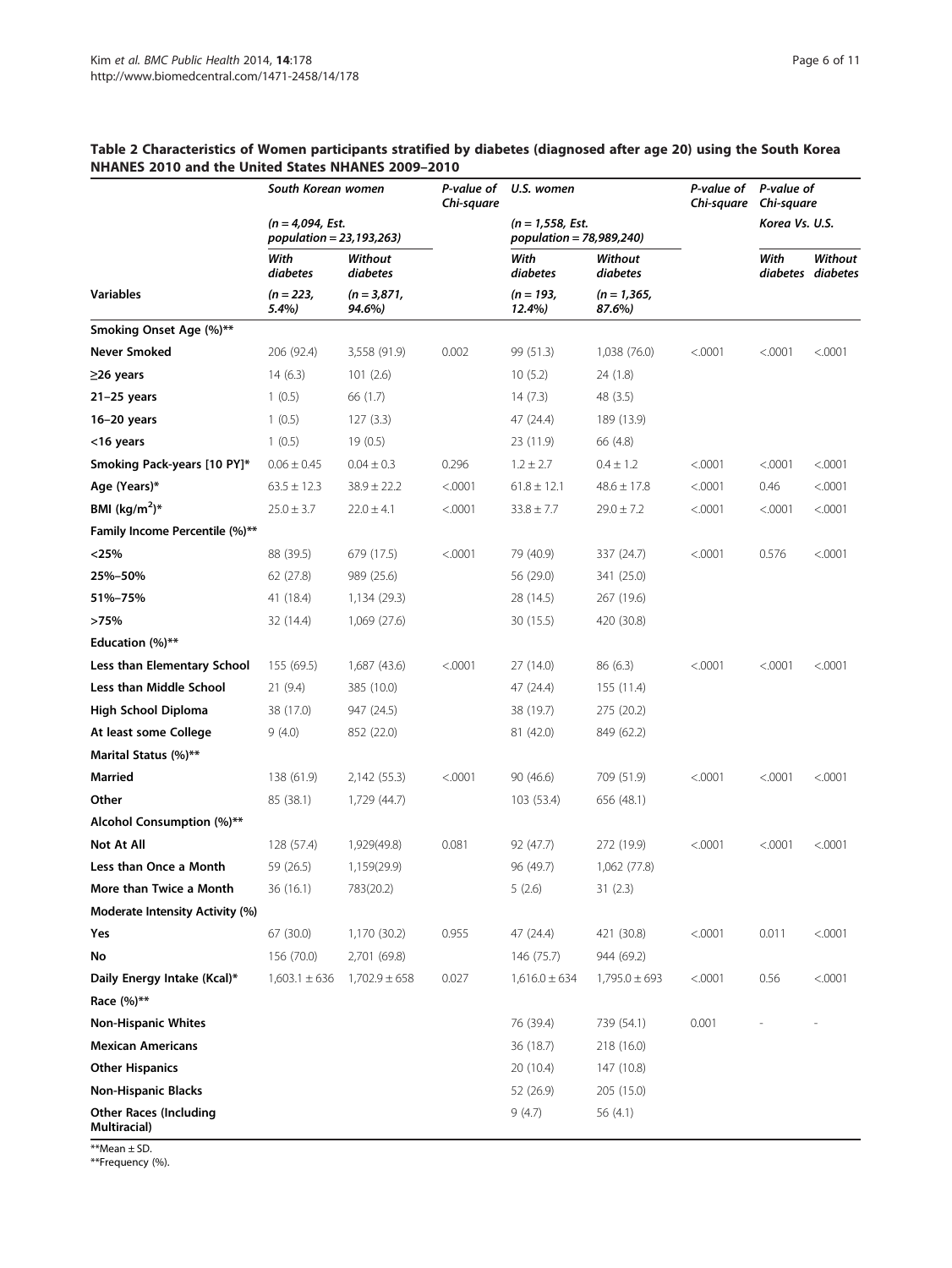<span id="page-6-0"></span>

age, smoking pack-year, age, BMI, family income percentile, and race. The results confirmed that early onset and pack-years of smoking were risk factors for type II

diabetes for U.S. men population. Furthermore, ages, BMI, race of both sexes were also significant in this robustness check (Table [4](#page-8-0)).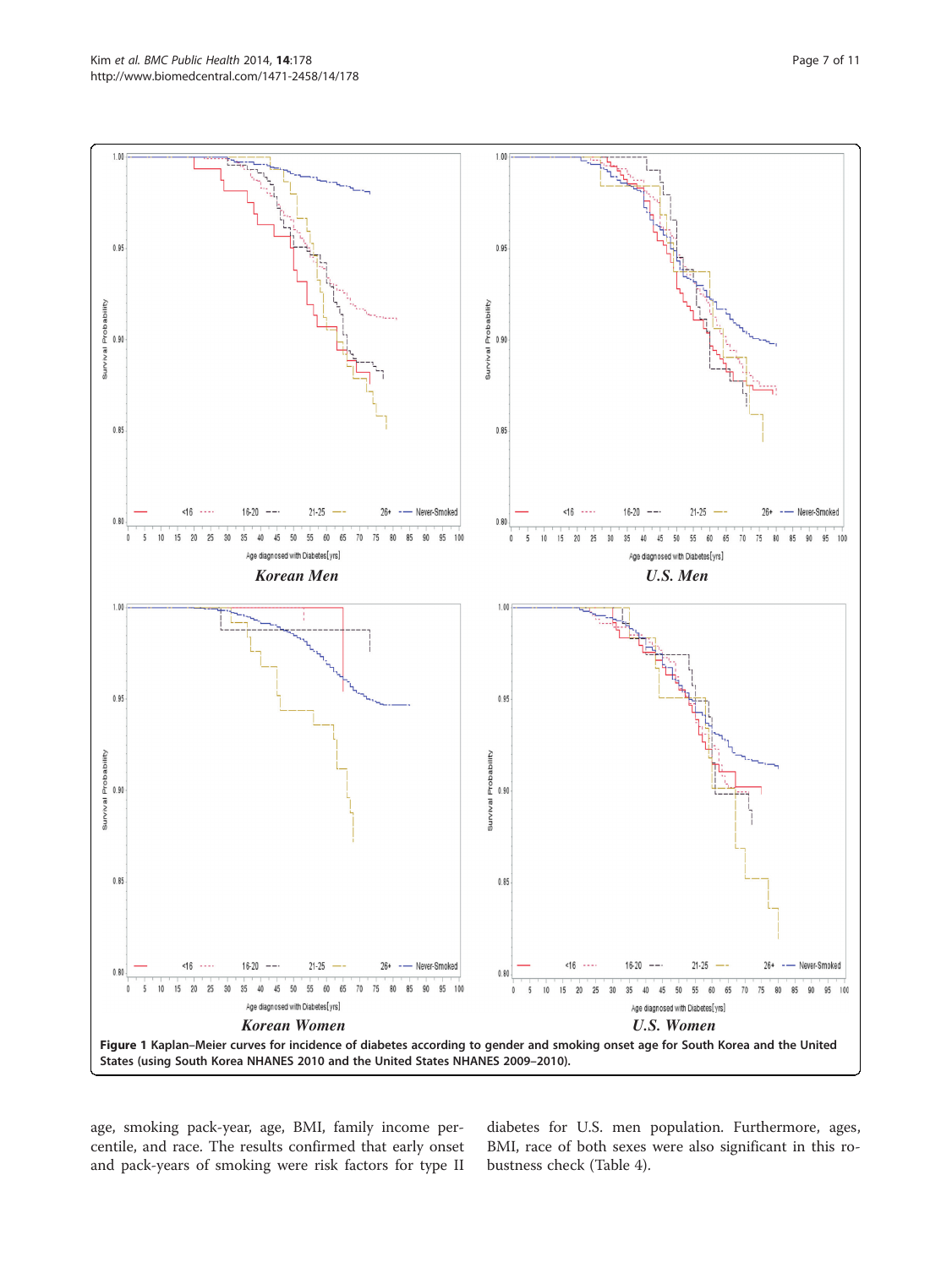|                                           | South Korean men    |         | U.S. men            |         | South Korean women     |         | U.S. women                 |         |
|-------------------------------------------|---------------------|---------|---------------------|---------|------------------------|---------|----------------------------|---------|
|                                           | <b>Hazard</b> ratio | P-value | Hazard ratio        | P-value | <b>Hazard ratio</b>    | P-value | Hazard ratio               | P-value |
|                                           | (95% CI)            |         | (95% CI)            |         | (95% CI)               |         | (95% CI)                   |         |
| <b>Smoking Onset Age</b>                  |                     |         |                     |         |                        |         |                            |         |
| Never Smoked                              | 1.00                |         | 1.00                |         | 1.00                   |         | 1.00                       |         |
| ≥26 years                                 | 1.26 (0.60-2.65)    | 0.540   | $1.82(0.81 - 4.11)$ | 0.139   | 1.43 (0.70-2.93)       | 0.33    | 1.79 (0.59-5.47)           | 0.287   |
| $21-25$ years                             | $1.39(0.71 - 2.73)$ | 0.340   | $1.68(0.79-3.55)$   | 0.163   | $0.50(0.06-4.18)$      | 0.519   | $1.26(0.48-3.34)$          | 0.622   |
| $16-20$ years                             | $1.54(0.82 - 2.88)$ | 0.180   | $1.58(1.05 - 2.37)$ | 0.031   | $0.10(0.01 - 0.84)$    | 0.034   | $1.83(0.85-3.90)$          | 0.112   |
| <16 years                                 | 2.46 (1.04-5.79)    | 0.040   | $1.64(1.01-2.67)$   | 0.047   | $1.54(0.21-11.14)$     | 0.67    | 2.01 (0.67-6.05) 0.200     |         |
| Smoking Pack-year [10 pack year]*         | $1.03(0.96-1.10)$   | 0.476   | $1.07(1.01-1.12)$   | 0.02    | $0.97(0.64 - 1.48)$    | 0.901   | $1.02(0.93-1.12)$          | 0.606   |
| Age (Years)                               | $1.05(1.04-1.07)$   | < 0001  | $1.04(1.03-1.05)$   | < .0001 | 1.05 (1.04-1.07)       | < .0001 | $1.03(1.02-1.05)$          | 0.001   |
| BMI ( $\text{kg/m}^2$ )                   | $1.09(1.04-1.15)$   | 0.001   | $1.08(1.05-1.11)$   | < .0001 | $1.11(1.07-1.16)$      | < .0001 | $1.08(1.06-1.10)$          | < .0001 |
| <b>Family Income Percentile</b>           |                     |         |                     |         |                        |         |                            |         |
| $<$ 25%                                   | 1.00                |         | 1.00                |         | 1.00                   |         | 1.00                       |         |
| 26%-50%                                   | 0.72 (0.43-1.21)    | 0.215   | $1.05(0.72-1.55)$   | 0.777   | $1.35(0.86-2.11)$      | 0.197   | $1.07(0.71 - 1.62)$        | 0.719   |
| 51%-75%                                   | $0.68(0.38-1.25)$   | 0.213   | $0.86(0.49-1.50)$   | 0.568   | $1.21(0.68-2.15)$      | 0.511   | $0.71(0.42-1.23)$          | 0.205   |
| >75%                                      | $0.76(0.44-1.31)$   | 0.323   | $0.73(0.45-1.21)$   | 0.203   | $0.76$ $(0.42 - 1.39)$ | 0.375   | $0.85(0.42 - 1.70)$        | 0.616   |
| <b>Education</b>                          |                     |         |                     |         |                        |         |                            |         |
| Less than Elementary School               | 1.00                |         | 1.00                |         | 1.00                   |         | 1.00                       |         |
| Less than Middle School                   | $1.45(0.88-2.40)$   | 0.144   | $0.84(0.46-1.54)$   | 0.555   | $0.67$ $(0.35-1.27)$   | 0.218   | $0.73(0.32-1.64)$          | 0.418   |
| High School Diploma                       | 1.26 (0.78-2.05)    | 0.346   | $0.87(0.53-1.42)$   | 0.556   | $1.00(0.60-1.68)$      | 0.987   | $0.51(0.25-1.02)$          | 0.056   |
| At Least Some College                     | $0.86$ (0.47-1.58)  | 0.625   | $0.89(0.58-1.35)$   | 0.557   | $0.61$ $(0.22 - 1.72)$ | 0.349   | $0.44(0.23-0.83)$          | 0.014   |
| <b>Marital Status</b>                     |                     |         |                     |         |                        |         |                            |         |
| <b>Married</b>                            | 1.00                |         | 1.00                |         | 1.00                   |         | 1.00                       |         |
| Other                                     | $0.86(0.46-1.63)$   | 0.647   | 1.11 (0.78-1.56)    | 0.545   | $0.96(0.68-1.36)$      | 0.821   | $0.84$ $(0.61-1.16)$ 0.271 |         |
| <b>Alcohol Consumption</b>                |                     |         |                     |         |                        |         |                            |         |
| Not At All                                | 1.00                |         | 1.00                |         | 1.00                   |         | 1.00                       |         |
| Less than Once a Month                    | 1.39 (0.81-2.39)    | 0.235   | $0.92(0.66-1.29)$   | 0.602   | $0.95(0.65-1.38)$      | 0.773   | $0.51(0.30-0.87)$          | 0.017   |
| More than Twice a Month                   | $1.05(0.66-1.66)$   | 0.852   | $0.73(0.21 - 2.53)$ | 0.603   | $0.91(0.55-1.50)$      | 0.704   | $0.94(0.34-2.60)$          | 0.893   |
| <b>Moderate Intensity Activity</b>        |                     |         |                     |         |                        |         |                            |         |
| Yes                                       | 1.00                |         | 1.00                |         | 1.00                   |         | 1.00                       |         |
| No                                        | $0.98(0.67-1.43)$   | 0.917   | $1.15(0.74-1.77)$   | 0.52    | 1.24 (0.89-1.71)       | 0.198   | 1.26 (0.80-1.98)           | 0.305   |
| Daily Energy Intake (kcal)*               | $1.00(1.00-1.00)$   | 0.018   | 1.00 (1.00-1.00)    | 0.142   | 1.00 (1.00-1.00)       | 0.459   | 1.00 (1.00-1.00) 0.215     |         |
| Race                                      |                     |         |                     |         |                        |         |                            |         |
| <b>Non-Hispanic White</b>                 |                     |         | $\mathbf{1}$        |         |                        |         | $\mathbf{1}$               |         |
| <b>Mexican American</b>                   |                     |         | 1.70 (1.01-2.87)    | 0.048   |                        |         | $1.37(0.62 - 3.05)$        | 0.414   |
| Other Hispanic                            |                     |         | 2.35 (1.17-4.70)    | 0.019   |                        |         | $2.08(1.18-3.67)$          | 0.015   |
| Non-Hispanic Black                        |                     |         | 2.03 (1.20-3.44)    | 0.011   |                        |         | $1.87(1.12-3.12)$          | 0.019   |
| <b>Other Race (Including Multiracial)</b> |                     |         | 1.86 (0.78-4.42)    | 0.149   |                        |         | 3.46 (1.44-8.30)           | 0.008   |
| <b>Estimated number of Population</b>     | 23,681,690          |         | 84,085,965          |         | 23,193,263             |         | 78,989,240                 |         |

#### <span id="page-7-0"></span>Table 3 Adjusted hazard ratios for the association between stratified onset age of smoking and diabetes using South Korea NHANES 2010, United States NHANES 2009-2010

# Discussion

Using data from a nationally representative sample of participants from South Korea and the U.S. this study found evidence that early onset of smoking increases the risk of type II diabetes in men of both nations, after adjusting for many confounders. Other studies have reported that the prevalence of type II diabetes among South Korea adults is 7.9%, which is slightly above the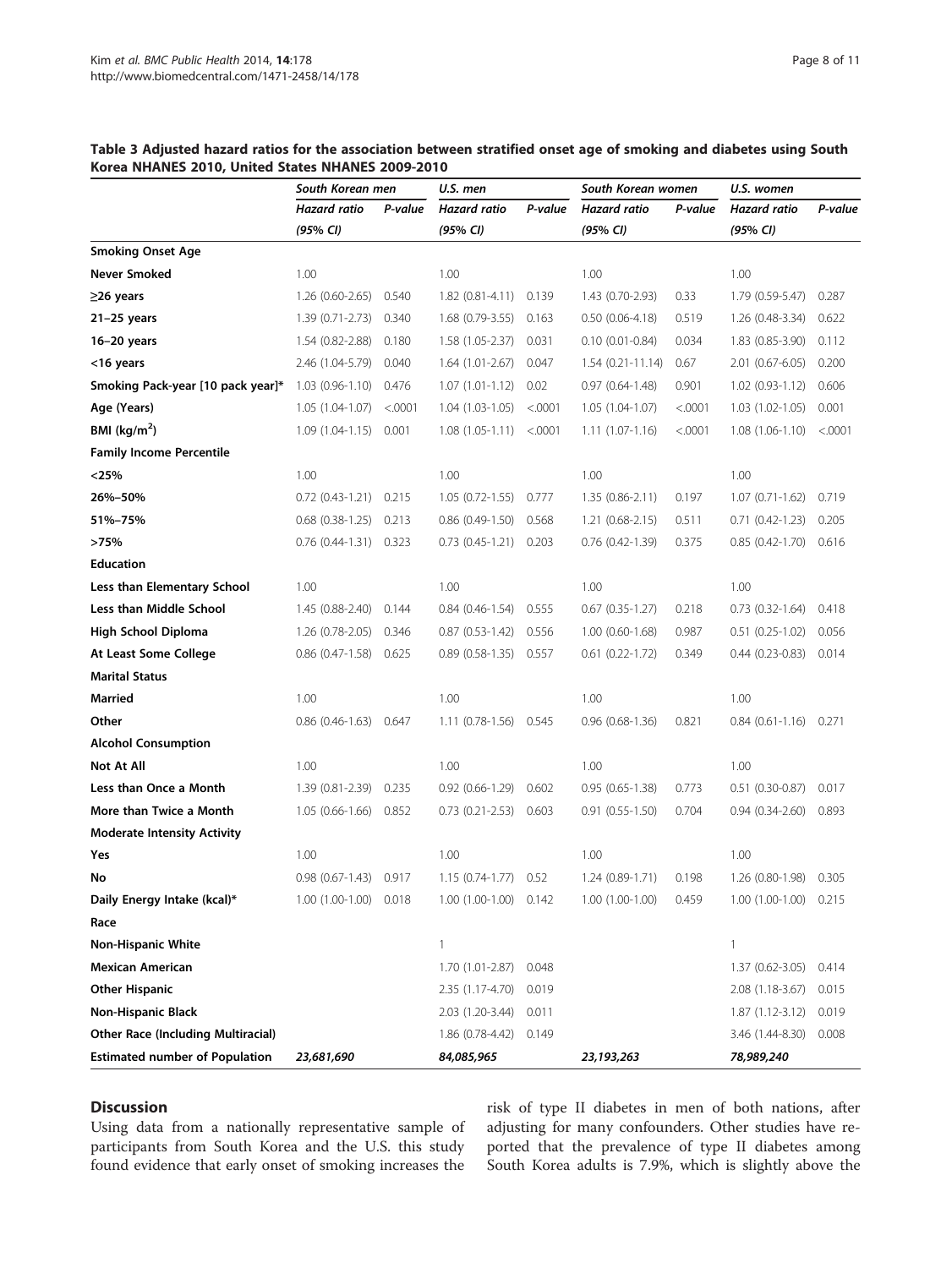|                                           | U.S. men            |         | U.S. women             |         |  |
|-------------------------------------------|---------------------|---------|------------------------|---------|--|
|                                           | <b>Hazard ratio</b> | P-value | <b>Hazard ratio</b>    | P-value |  |
|                                           | (95% CI)            |         | (95% CI)               |         |  |
| <b>Smoking Onset Age</b>                  |                     |         |                        |         |  |
| <b>Never Smoked</b>                       | 1.00                |         | 1.00                   |         |  |
| $\geq$ 26 years                           | 1.04 (0.55-1.98)    | 0.887   | 1.23 (0.63-2.44)       | 0.522   |  |
| $21-25$ years                             | 1.36 (0.66-2.79)    | 0.381   | $0.81(0.44 - 1.55)$    | 0.520   |  |
| $16-20$ years                             | 1.38 (1.00-1.91)    | 0.050   | 1.39 (0.95-2.05)       | 0.082   |  |
| <16 years                                 | 1.49 (1.08-2.06)    | 0.018   | $1.67(0.87 - 3.23)$    | 0.117   |  |
| Smoking Pack-year [10 pack year]*         | $1.08(1.02 - 1.14)$ | 0.001   | $1.03(0.95-1.13)$      | 0.508   |  |
| Age (Years)                               | 1.06 (1.06-1.08)    | < .0001 | 1.07 (1.06-1.08)       | < .0001 |  |
| BMI ( $\text{kg/m}^2$ )                   | $1.10(1.07-1.13)$   | < .0001 | $1.08(1.07-1.10)$      | < .0001 |  |
| <b>Family Income Percentile</b>           |                     |         |                        |         |  |
| < 25%                                     | 1.00                |         | 1.00                   |         |  |
| 26%-50%                                   | $1.03(0.72 - 1.47)$ | 0.843   | 1.22 (0.89-1.68)       | 0.207   |  |
| 51%-75%                                   | $0.98(0.60-1.59)$   | 0.925   | $0.87(0.52 - 1.46)$    | 0.570   |  |
| >75%                                      | $0.93(0.70-1.24)$   | 0.611   | $0.81$ $(0.42 - 1.56)$ | 0.503   |  |
| Race                                      |                     |         |                        |         |  |
| <b>Non-Hispanic White</b>                 |                     |         | 1                      |         |  |
| <b>Mexican American</b>                   | 1.97 (1.25-3.11)    | 0.006   | 2.48 (1.76-3.49)       | < .0001 |  |
| <b>Other Hispanic</b>                     | 2.16 (1.36-3.57)    | 0.005   | 2.63 (1.39-4.95)       | 0.005   |  |
| <b>Non-Hispanic Black</b>                 | 1.89 (1.19-3.02)    | 0.010   | 1.96 (1.36-2.83)       | 0.001   |  |
| <b>Other Race (Including Multiracial)</b> | 2.96 (1.82-4.79)    | < .0001 | 3.91 (2.13-7.19)       | < .0001 |  |
| N                                         | 4,747               |         | 4,783                  |         |  |
| <b>Estimated number of Population</b>     | 139,060,000         |         | 144,740,000            |         |  |

<span id="page-8-0"></span>Table 4 Robustness check: adjusted hazard ratios for the association between stratified onset age of smoking and diabetes using United States NHANES 2009-2010 with limited # of variables

average reported by the Organization for Economic Cooperation and Development [[39\]](#page-10-0). The prevalence of type 2 diabetes among U.S. adults in 2010 has been reported as 11.3% (men: 11.8%, women: 10.8%) [[8\]](#page-10-0). Although the prevalence of type II diabetes in this study appeared to be slightly lower for South Korea and higher for the U.S. compared with other sources, our results are fairly consistent with the estimated prevalence in others.

The risk on type II diabetes was greatest and statistically significant among participants who started smoking before age 16 (for both nations), and smoking onset from 16 to 20 years also increased the risk of type II diabetes among U.S. men. The robustness check which included more individuals without few variables also confirmed that the association. Previous studies reported that the risk of type II diabetes increased with higher pack-years of smoking. This was also observed among U.S. men in our study, but this phenomenon did not generalize to the other sample populations. A large cohort study conducted in South Korea [\[29](#page-10-0)] identified smoking amount as a risk factor for type II diabetes but did not observe an association with smoking duration. This question may remain unanswered because of the underlying mechanisms of smoking (biological, behavioral) or differences in race or diet. Further study should be conducted to investigate possible explanations for whether the differences are due to clinical or/and behavioral factors. This study also confirmed that age and BMI are important risk factors for type II diabetes, as prior studies have consistently demonstrated [\[9,10,17,18\]](#page-10-0).

For the U.S. specifically, this study confirms that racial disparities exist in the prevalence of type II diabetes, which is higher in Hispanic and black populations than in white populations. Results of this study may be relevant for policies regarding tobacco use. Many current or former male smokers in South Korea and the U.S. began smoking before the age of 16 or 20 years, which is not legal in either country. Underage smoking may increase the risk of type II diabetes; therefore, strong policies and punishments for selling tobacco to underage youth are needed. The need for actions and interventions to prevent adolescents from smoking is not only given by the risk for type II diabetes but also by the risk of other smoking related diseases as well. In addition, educational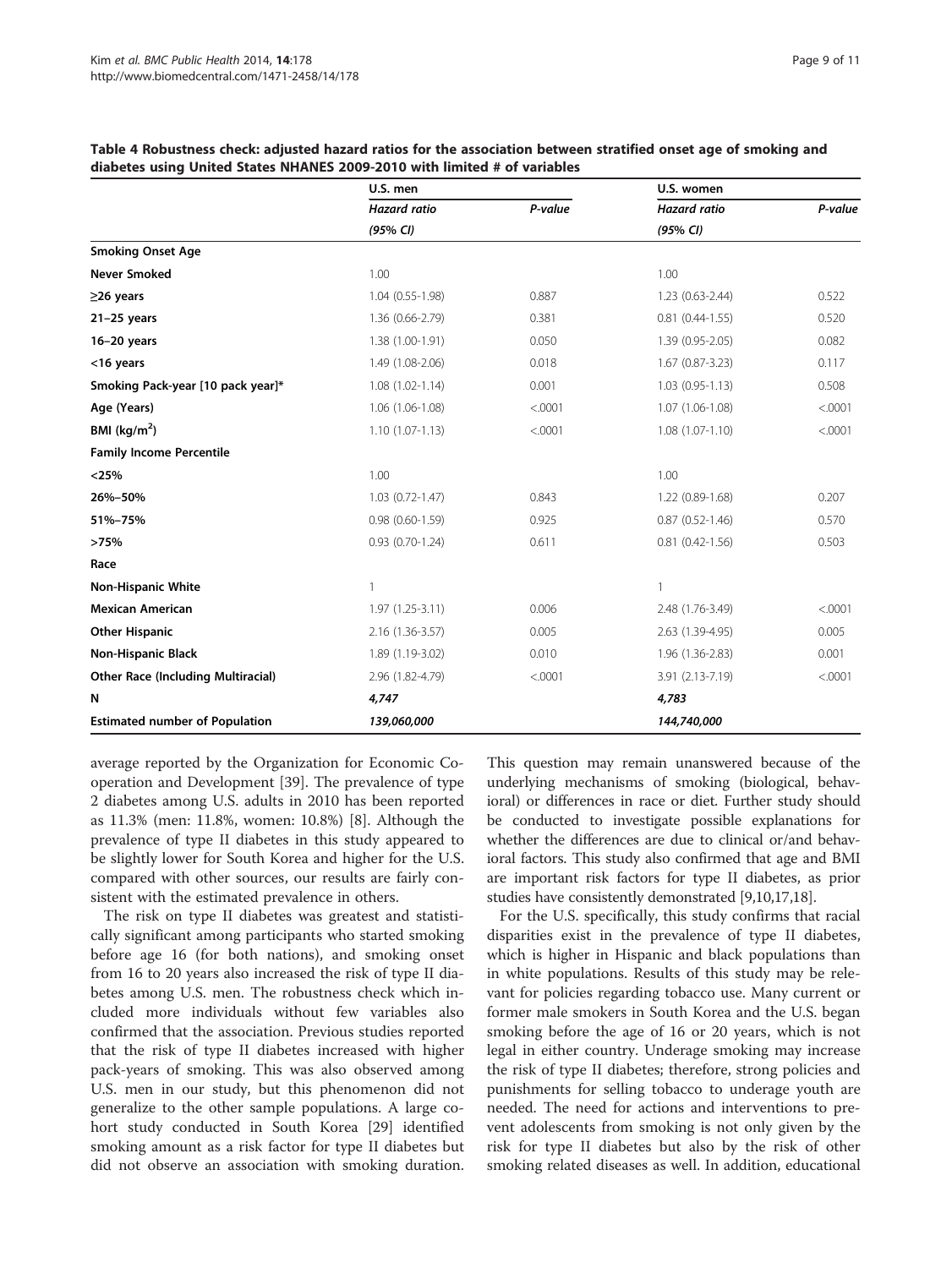programs are needed in schools, especially for male adolescents, and community health programs and incentives are needed to control BMI. Also, parental monitoring could play a significant role on adolescent type II diabetes management by influencing direct and indirect effects that promising better health outcome in adolescents with type II diabetes [[40](#page-10-0)].

This study has several limitations worth noting; therefore, caution must be taken when interpreting results and generalizing findings. Although this study used fairly large, nationally representative samples for both counties, which strengthens the generalizability of the results, a significant limitation still remains because of its crosssectional nature. Because all survey data were collected at the same time, they do not reflect past health behaviors other than the main predicting variables. Important risk factors such as diet, physical activity, and other covariates did not appear to increase the risk of type II diabetes; however, most of the diabetic participants had received a diagnosis before the survey was conducted. Because of this lack of temporality, diabetic participants had a lower daily energy intake. In addition, self-reported survey results do not fully represent participants' personal behavior and history. To calculate smoking pack-year, this study used the recent smoking habits of the participants, which may not represent their smoking habits throughout the years. Another covariate, physical activity, was also based only on recent behavior. Furthermore, significant missing information, mainly socioeconomic status covariates of U.S. population might be another limitation on our study. As stated, this study excluded participants who received a diagnosis before age 20 in an attempt to include only those with type II diabetes. Further study should be conducted by including type I diabetic participants and investigate risk differences for each type of diabetes.

Another potential limitation of this study is the false response of smoking status by South Korean women. As shown in Table [1,](#page-4-0) 4% of the South Korean women (and only 1% of the diabetic participants) reported a history of smoking, but this does not represent the actual smoking rate. Confucianism, which is deeply rooted in the Korean society, holds a negative view of female smokers; therefore, these respondents may have chosen not to report their smoking status, even though the survey was anonymous. This reliance on self-reported cross-sectional information without verification may have caused underreporting of the actual smoking status in all groups.

Although this study is based on cross-sectional and observational data, we believe that this is the one of few comparative investigations to evaluate type II diabetes risk in relation to combination of onset age of smoking and packyears using nationally representative survey data of both nations which might enhance generality of the association. Our findings deliver public health awareness, especially for adolescents. Many current and former smokers started smoking during adolescence [[37](#page-10-0)] and these smokers are more likely to be current smokers [[38\]](#page-10-0). Early onset of smoking increases the risk for type II diabetes and other smoking-related diseases. Our findings add to the mounting evidences of an association between smoking and type II diabetes, and are relevant for both South Korea and the U.S. Our findings enhance current data on the association between smoking and type II diabetes and are the basis for controlling the illegal sale of cigarettes to underage youth as well as cigarette use. Successful evidences for the enhanced effects of European countries are available regarding tobacco control policies, educational programs, and other behavioral, legislative activities [\[41,42\]](#page-10-0). In order to strengthen the reliability and generalizability of these findings, further study is needed using large cohorts and long follow-up periods. Additionally, clinical research is also required to examine the biological drivers of early onset of smoking.

#### Conclusion

This study found evidences that early onset of smoking increases type II diabetes risk among men in South Korea and the U.S., and type II diabetes risk increases with higher pack-years in U.S. men. Underage smoking may increase the risk other smoking-related diseases, thus not only education programs but also strong tobacco policies and punishments for selling tobacco to underage youth should be implemented in both South Korea and United State.

#### Competing interest

No conflicts of interest relevant to this article and were reported.

#### Authors' contributions

SJK designed the study, researched data, performed statistical analyses, and wrote the manuscript. ECP designed the study, contributed to discussion, and reviewed and edited the manuscript. SHJ and JMN provided recommendations regarding statistical analysis, contributed to discussion, and reviewed and edited the manuscript. WHC and JHK provided recommendations and edited the manuscript. ECP is the guarantor of this work and, as such, had full access to all the data in the study and takes responsibility for the integrity of the data and the accuracy of the data analysis. All authors read and approved the final manuscript.

#### Funding

The entire study was conducted without external funding.

#### Author details

<sup>1</sup>Department of Public Health, Yonsei University College of Medicine, 50 Yonsei-ro, Seodaemun-gu, Seoul 120-752, Korea. <sup>2</sup>Institute of Health Services Research, Yonsei University College of Medicine, 50 Yonsei-ro, Seodaemun-gu, Seoul 120-752, Korea. <sup>3</sup>Department of Epidemiology and Health Promotion and Institute for Health Promotion, Graduate School of Public Health, Yonsei University, 50 Yonsei-ro, Seodaemun-gu, Seoul 120-752, Korea. <sup>4</sup> Department of Preventive Medicine, Yonsei University College of Medicine, 50 Yonsei-ro, Seodaemun-gu, Seoul 120-752, Korea.

#### Received: 7 June 2013 Accepted: 13 February 2014 Published: 19 February 2014